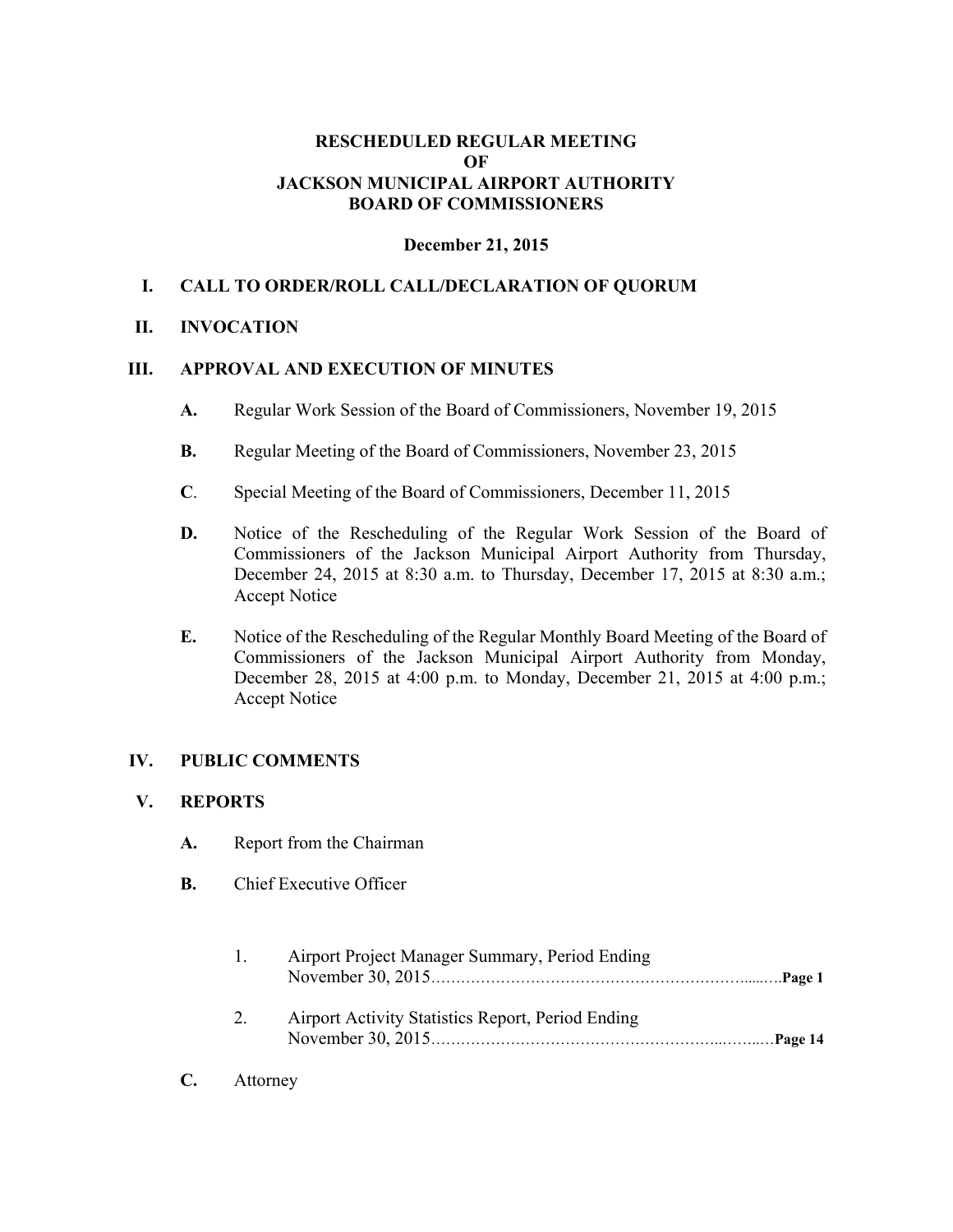# **VI. ACTION ITEMS**

## **A. Financial Matters**

|  | Financial Reports for November 2015: |              |  |
|--|--------------------------------------|--------------|--|
|  | (a)                                  |              |  |
|  | (b)                                  |              |  |
|  | (c)                                  |              |  |
|  |                                      | Early Issues |  |

#### **B. Service Agreements**

| 1. | JMAA Project No. 015-15, Ad Hoc Architectural Services, JMAA:                                                                                                                                  |
|----|------------------------------------------------------------------------------------------------------------------------------------------------------------------------------------------------|
| 2. | JMAA Project No. 015-16, Ad Hoc Engineering Services, JMAA:                                                                                                                                    |
| 3. | Pre-Employment and Commercial Driver's License Physicals and<br>Work- Related Injury/Illness Screenings, JMAA: Authorize<br>Agreement (First Intermed Corporation d/b/a MEA Medical<br>Page 45 |
| 4. | Affordable Care Act Filing, JMAA: Authorize Agreement                                                                                                                                          |
| 5. | Federal Legislative Consulting Services, JMAA: Authorize Agreement                                                                                                                             |

# **C. Construction Project**

| JMAA Project No. 010-12, Roadway Lighting Project, JAN: |  |
|---------------------------------------------------------|--|
|                                                         |  |

 2. JMAA Contract No. 002-15-037-01, Revenue Control System Replacement, JAN: Authorize Amendment to Agreement (RPS/AJA of Jackson, LLP); and Authorize Advertisement for Bids………………..**Page 59**